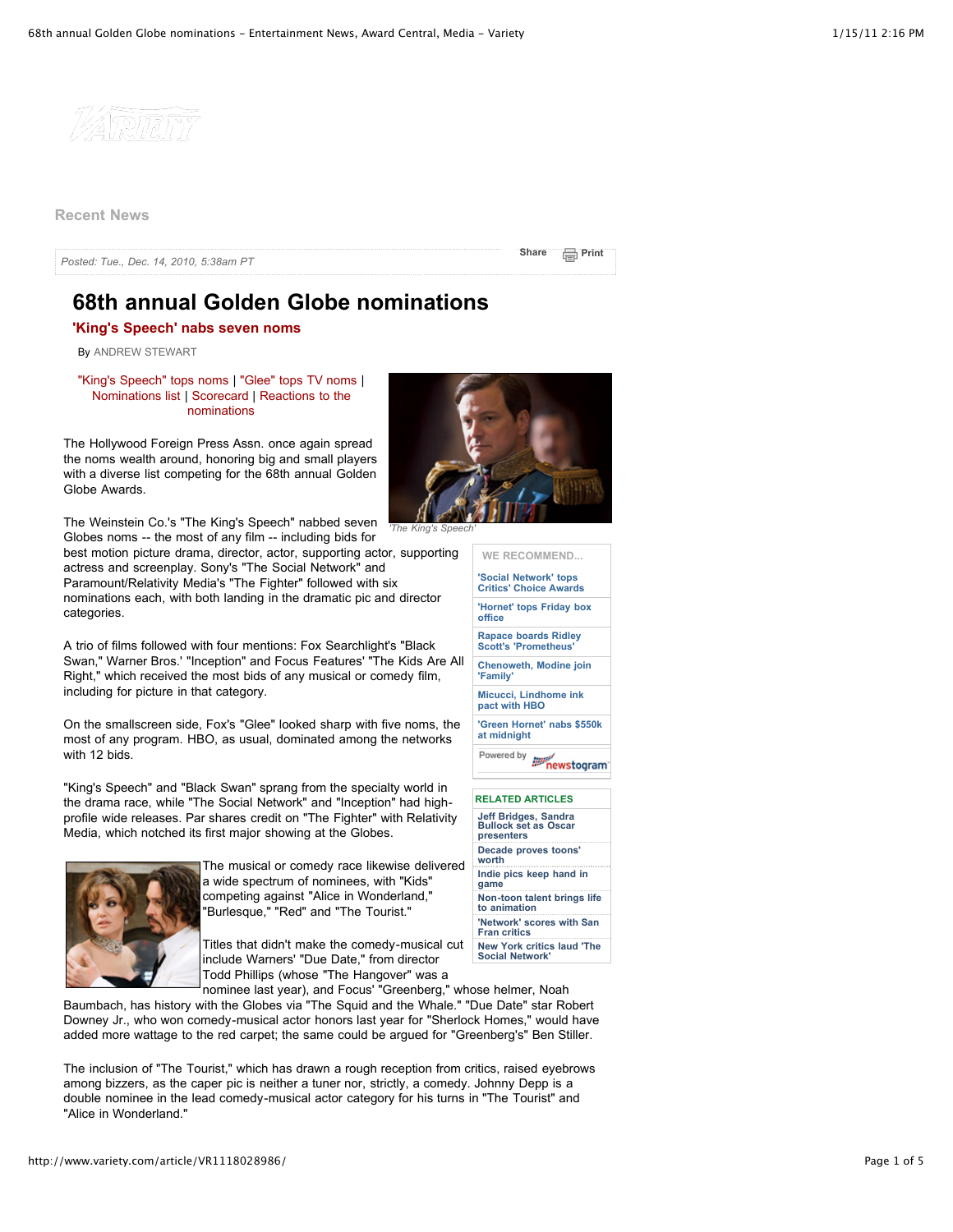Historically, the HFPA has been a little lax on its comedy-musical definitions; 2005's "Walk the Line" and "Pride and Prejudice" both landed in the comedy-musical category.

Sony scored two of this year's comedy-musical pic noms with "The Tourist" and "Burlesque," while the studio's other category contenders, "How Do You Know," "Easy A" and "Country Strong," failed to make the cut. "Easy A" and "Country Strong" both nabbed just one nomination apiece; James L. Brooks' "How Do You Know," which opens this weekend, was completely absent.

Meanwhile, the leading ladies of "Burlesque," Cher and Christina Aguilera, were not recognized; nor was Gwyneth Paltrow for her musical turn in "Country Strong."

Fox's "Love and Other Drugs" was absent from the comedy-musical category despite noms for leads Anne Hathaway and Jake Gyllenhaal.

Par's Western "True Grit," directed by Joel and Ethan Coen, was also surprisingly snubbed by Globes voters. Fox Searchlight's "127 Hours" didn't make the drama pic cut but did snag mentions for actor James Franco, screenplay and original score.



Of the picture selections, "Black Swan" may get the biggest boost in its quest for an Oscar bid, as it has been seen as possibly too dark for some Academy voters. Along with the film's

pic and director bids, "Black Swan" earned noms for Natalie Portman and Mila Kunis in the lead and supporting actress categories, respectively.

The Globes haul also adds momentum to "The King's Speech" in the wake of "The Social Network's" recent streak of wins from critics' orgs.

The Weinstein Co.'s Harvey Weinstein noted that "Speech's" foreign pedigree made it a good fit for the Globes, which tend to lean toward films with an international flavor. Pic, revolving around the relationship between King George VI and the speech therapist who helps him overcome his stutter, was honored across the board, with acting noms for Colin Firth, Geoffrey Rush and Helena Bonham Carter, directing for Tom Hooper, screenplay for David Seidler and score for Alexandre Desplat.

"I keep hearing about how relevant certain movies are, and I think 'The King's Speech' is one of them," Weinstein enthused. "Some movies you see, but this is a movie you feel and can watch over and over again."



The Weinstein Co.'s "Blue Valentine" also gained awards traction with the Globes announcement, snaring lead drama acting bids for Ryan Gosling and Michelle Williams. Noms come at a fortuitous time for the pic, which recently had its rating revised to an R from an NC-17 prior to its Dec. 31 opening.

Disney's hit toon "Tangled" joined its Disney/Pixar sibling "Toy Story 3" in the animated feature race, where they'll compete

against Universal's "Despicable Me," DreamWorks Animation's "How to Train Your Dragon" and Sony Pictures Classics' Gallic toon "The Illusionist." Unlike the Oscars, the Globes do not allow animated features to compete for best picture.

Sony led the list of nommed distribs, with 14 total film nominations, followed by TWC's 10 noms. Searchlight and Par both scored seven mentions; Relativity and Disney tied with six.

The Globes noms were unveiled early Tuesday at the Beverly Hilton by Blair Underwood, Katie Holmes and Josh Duhamel.

The HFPA spread its nominations to four fewer films this year vs. last year, with 34. The broad mix of crowd pleasers and specialty hits should help boost viewership of the kudocast, which will air live Jan. 16 on NBC. Ricky Gervais will host for the second consecutive year.

#### **MOTION PICTURE, DRAMA**

"Black Swan" "The Fighter" "Inception" "The King's Speech"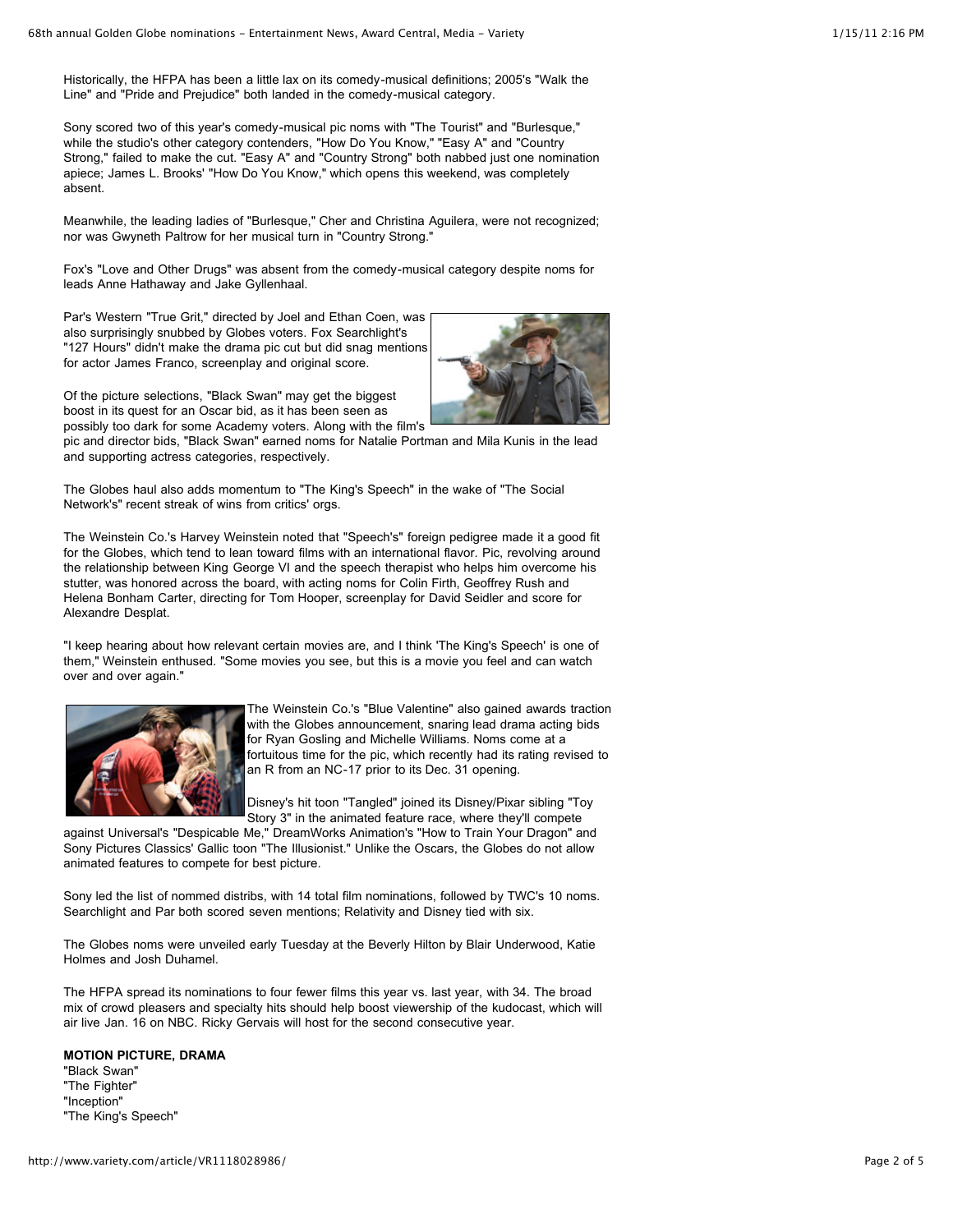"The Social Network"

## **ACTRESS , DRAMA**

Halle Berry - "Frankie And Alice" Nicole Kidman - "Rabbit Hole" Jennifer Lawrence - "Winter's Bone" Natalie Portman - "Black Swan" Michelle Williams - "Blue Valentine"

## **ACTOR , DRAMA**

Jesse Eisenberg - "The Social Network" Colin Firth - "The King's Speech" James Franco - "127 Hours" Ryan Gosling - "Blue Valentine" Mark Wahlberg - "The Fighter"

## **MOTION PICTURE, COMEDY OR MUSICAL**

"Alice In Wonderland" "Burlesque" "The Kids Are All Right" "Red" "The Tourist"

# **ACTRESS , COMEDY OR MUSICAL**

Annette Bening - "The Kids Are All Right" Anne Hathaway - "Love And Other Drugs" Angelina Jolie - "The Tourist" Julianne Moore - "The Kids Are All Right" Emma Stone - "Easy A"

# **ACTOR , COMEDY OR MUSICAL**

Johnny Depp - "Alice In Wonderland" Johnny Depp - "The Tourist" Paul Giamatti - "Barney's Version" Jake Gyllenhaal - "Love And Other Drugs" Kevin Spacey - "Casino Jack"

## **BEST ANIMATED FEATURE**

"Despicable Me" "How To Train Your Dragon" "The Illusionist" "Tangled" "Toy Story 3"

## **FOREIGN LANGUAGE FILM**

"Biutiful" (Mexico/Spain) "The Concert" (France) "The Edge" (Russia) "I Am Love" (Italy) "In A Better World" (Denmark)

## **BEST SUPPORTING ACTRESS, MOTION PICTURE**

Amy Adams - "The Fighter" Helena Bonham Carter - "The King's Speech" Mila Kunis- "Black Swan" Melissa Leo - "The Fighter" Jacki Weaver - "Animal Kingdom"

## **BEST SUPPORTING ACTOR, MOTION PICTURE**

Christian Bale - "The Fighter" Michael Douglas - "Wall Street: Money Never Sleeps" Andrew Garfield - "The Social Network" Jeremy Renner - "The Town" Geoffrey Rush - "The King's Speech"

## **BEST DIRECTOR, MOTION PICTURE**

Darren Aronofsky - "Black Swan" David Fincher - "The Social Network"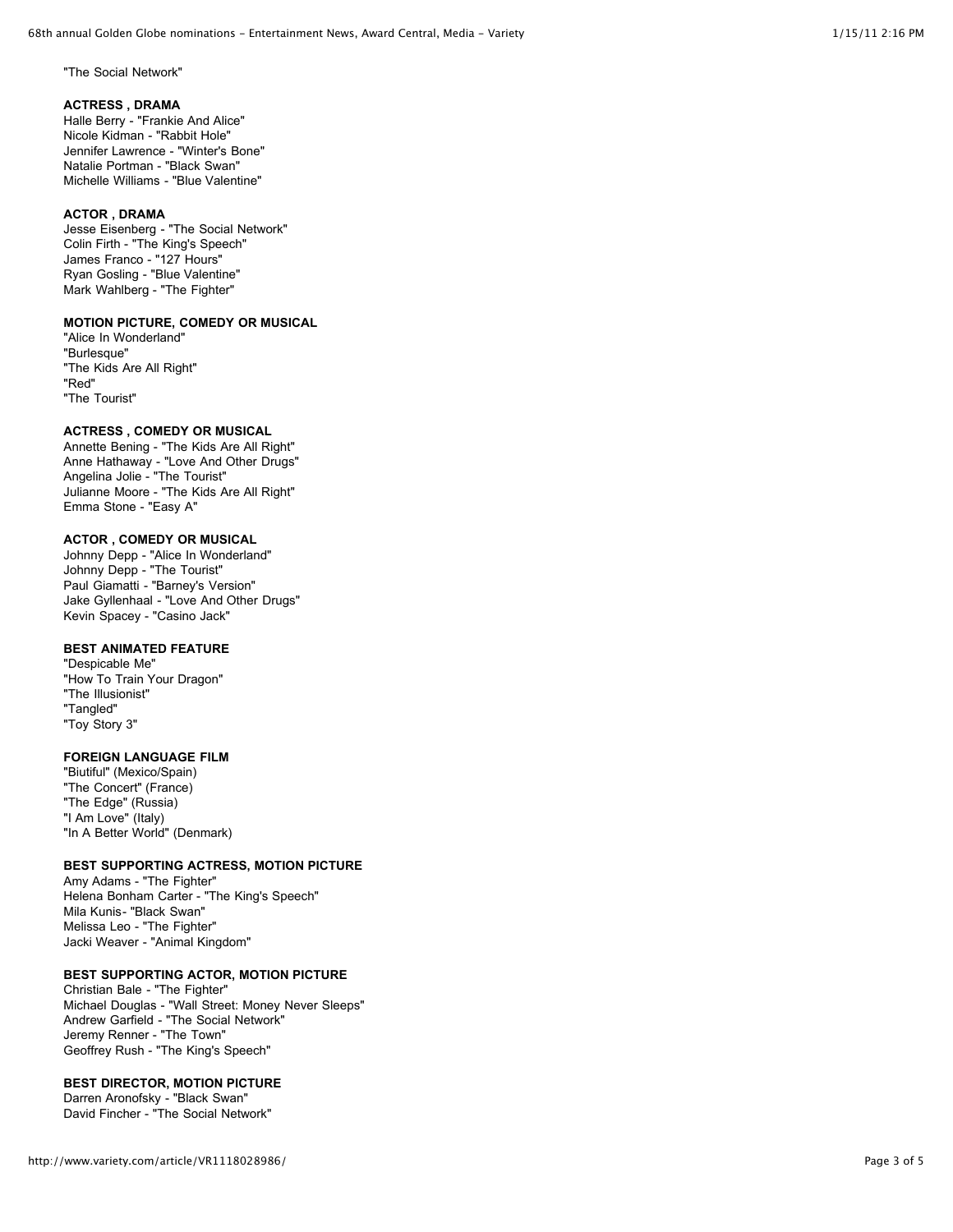Tom Hooper - "The King's Speech" Christopher Nolan - "Inception" David O. Russell - "The Fighter"

## **BEST SCREENPLAY, MOTION PICTURE**

Danny Boyle, Simon Beaufoy - "127 Hours" Lisa Cholodenko, Stuart Blumberg - "The Kids Are All Right" Christopher Nolan - "Inception" David Seidler - "The King's Speech" Aaron Sorkin - "The Social Network"

## **BEST ORIGINAL SCORE, MOTION PICTURE**

Alexandre Desplat - "The King's Speech" Danny Elfman - "Alice In Wonderland" A.R. Rahman - "127 Hours" Trent Reznor, Atticus Ross - "The Social Network" Hans Zimmer - "Inception"

## **BEST ORIGINAL SONG, MOTION PICTURE**

"Bound To You" - Burlesque "Coming Home" - Country Strong "I See The Light" - Tangled "There's A Place For Us" - Chronicles Of Narnia: The Voyage Of The Dawn Treader "You Haven't Seen The Last Of Me" - Burlesque

#### **TELEVISION, DRAMA**

"Boardwalk Empire" (HBO) "Dexter" (Showtime) "The Good Wife" (CBS) "Mad Men" (AMC) "The Walking Dead" (AMC)

#### **ACTRESS, DRAMA**

Julianna Margulies - "The Good Wife" Elisabeth Moss - "Mad Men" Piper Perabo - "Covert Affairs" Katey Sagal - "Sons Of Anarchy" Kyra Sedgwick - "The Closer"

## **ACTOR, DRAMA**

Steve Buscemi - "Boardwalk Empire" Bryan Cranston - "Breaking Bad" Michael Hall - "Dexter" Jon Hamm - "Mad Men" Hugh Laurie - "House"

## **BEST COMEDY OR MUSICAL**

"30 Rock" (NBC) "The Big Bang Theory" (CBS) "The Big C" (Showtime) "Glee" (FOX) "Modern Family" (ABC) "Nurse Jackie" (Showtime)

## **ACTRESS, COMEDY OR MUSICAL**

Toni Collette - "United States Of Tara" Edie Falco - "Nurse Jackie" Tina Fey - "30 Rock" Laura Linney - "The Big C" Lea Michele - "Glee"

# **ACTOR, COMEDY OR MUSICAL**

Alec Baldwin - "30 Rock" Steve Carell - "The Office" Thomas Jane - "Hung" Matthew Morrison - "Glee" Jim Parsons - "The Big Bang Theory"